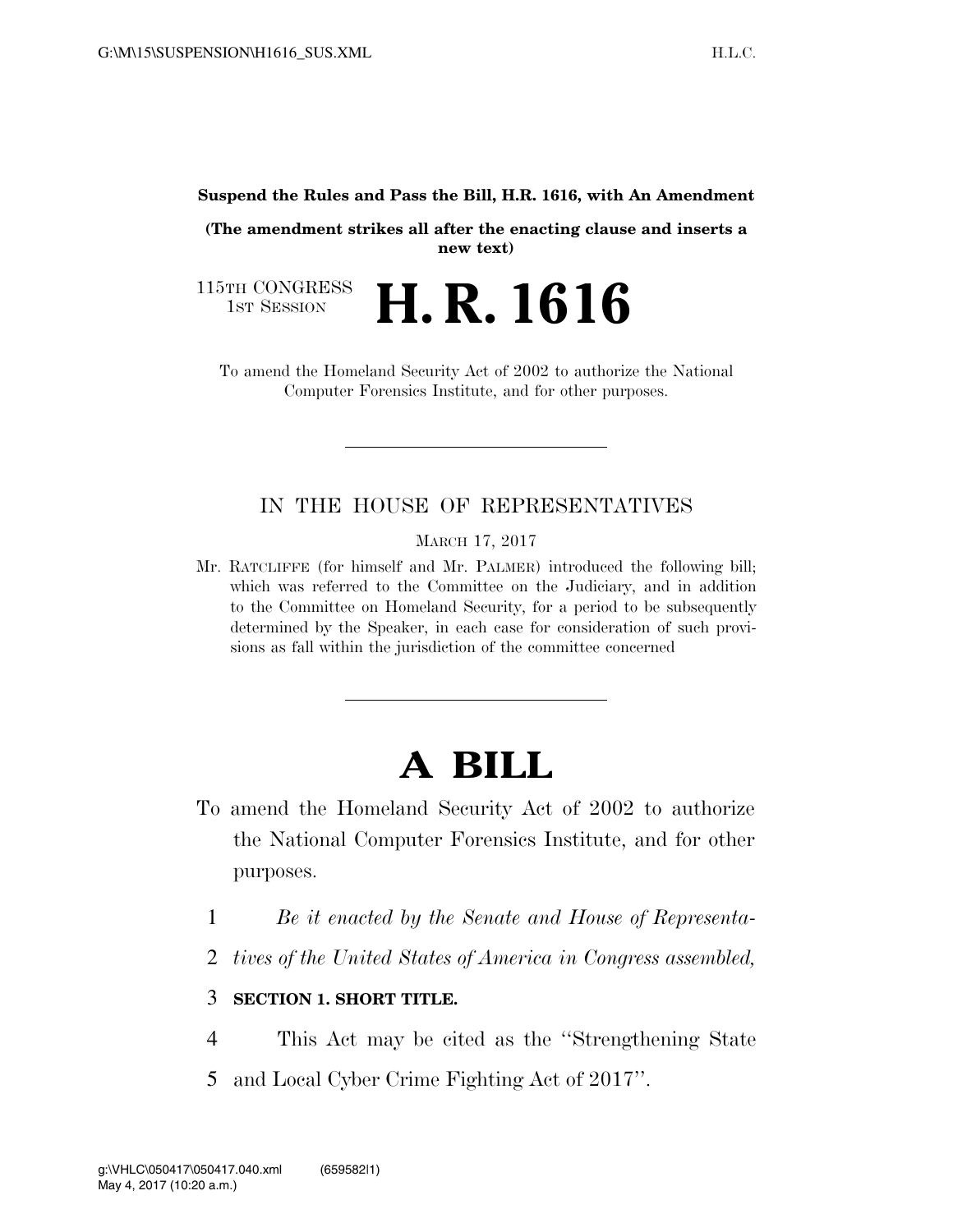$\mathfrak{D}$ 

## **SEC. 2. AUTHORIZATION OF THE NATIONAL COMPUTER FORENSICS INSTITUTE OF THE DEPARTMENT OF HOMELAND SECURITY.**

 (a) IN GENERAL.—Subtitle C of title VIII of the Homeland Security Act of 2002 (6 U.S.C. 381 et seq.) is amended by adding at the end the following new section: **''SEC. 822. NATIONAL COMPUTER FORENSICS INSTITUTE.** 

8 "(a) In GENERAL.—There is authorized for fiscal years 2017 through 2022 within the United States Secret Service a National Computer Forensics Institute (in this section referred to as the 'Institute'). The Institute shall disseminate information related to the investigation and prevention of cyber and electronic crime and related threats, and educate, train, and equip State, local, tribal, and territorial law enforcement officers, prosecutors, and judges.

 ''(b) FUNCTIONS.—The functions of the Institute shall include the following:

 ''(1) Educating State, local, tribal, and terri- torial law enforcement officers, prosecutors, and judges on current—

22  $\langle (A) \rangle$  cyber and electronic crimes and re-23 lated threats;

24 ''(B) methods for investigating cyber and electronic crime and related threats and con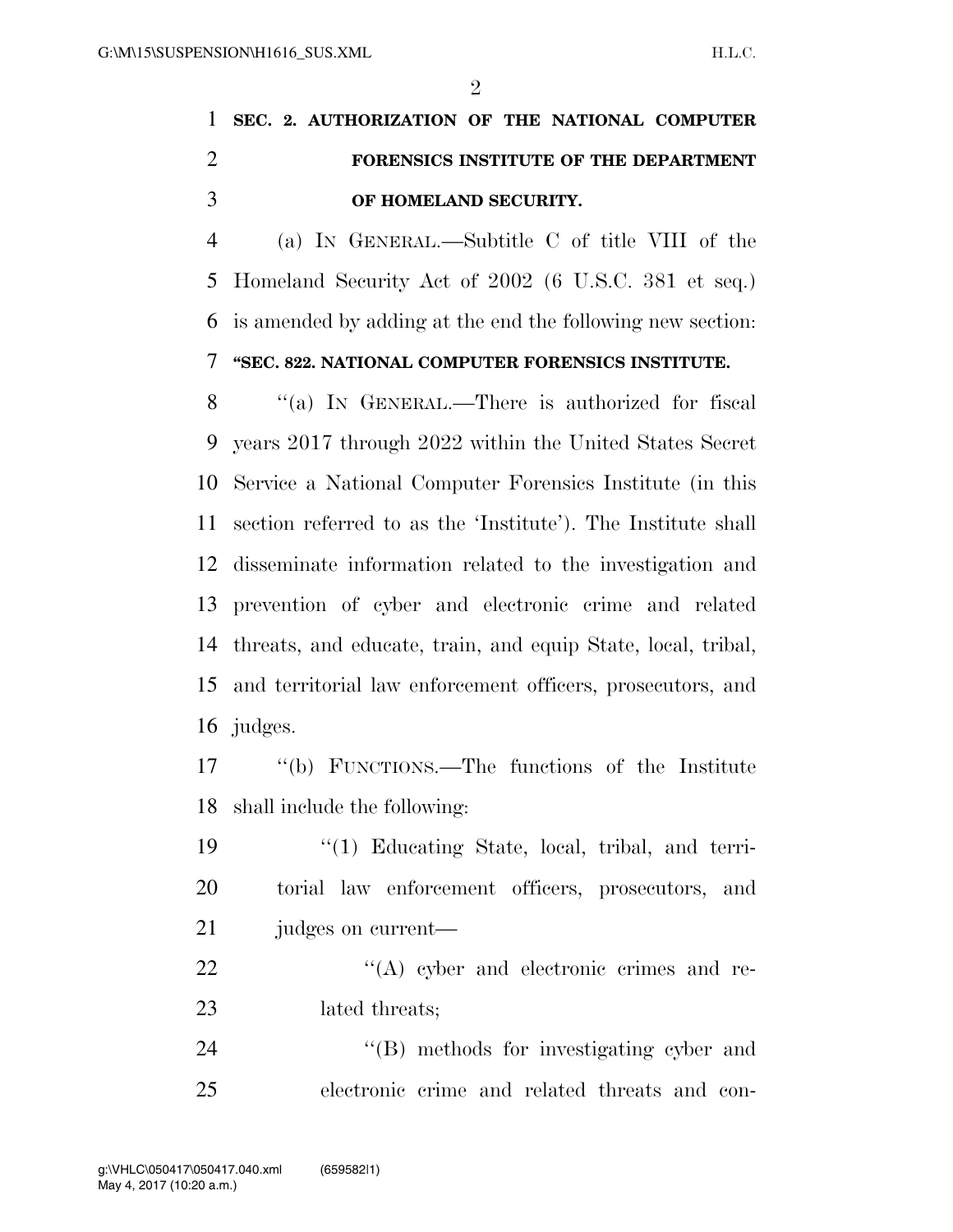| $\mathbf{1}$   | ducting computer and mobile device forensic ex-               |
|----------------|---------------------------------------------------------------|
| $\overline{2}$ | aminations; and                                               |
| 3              | "(C) prosecutorial and judicial challenges                    |
| $\overline{4}$ | related to cyber and electronic crime and re-                 |
| 5              | lated threats, and computer and mobile device                 |
| 6              | forensic examinations.                                        |
| 7              | "(2) Training State, local, tribal, and territorial           |
| 8              | law enforcement officers to—                                  |
| 9              | $\lq\lq$ conduct cyber and electronic crime                   |
| 10             | and related threat investigations;                            |
| 11             | "(B) conduct computer and mobile device                       |
| 12             | forensic examinations; and                                    |
| 13             | $\lq\lq$ (C) respond to network intrusion inci-               |
| 14             | dents.                                                        |
| 15             | "(3) Training State, local, tribal, and territorial           |
| 16             | law enforcement officers, prosecutors, and judges on          |
| 17             | methods to obtain, process, store, and admit digital          |
| 18             | evidence in court.                                            |
| 19             | "(c) PRINCIPLES.—In carrying out the functions                |
| 20             | specified in subsection (b), the Institute shall ensure, to   |
| 21             | the extent practicable, that timely, actionable, and rel-     |
| 22             | evant expertise and information related to cyber and elec-    |
| 23             | tronic crime and related threats is shared with State, local, |
| 24             | tribal, and territorial law enforcement officers and pros-    |
| 25             | ecutors.                                                      |